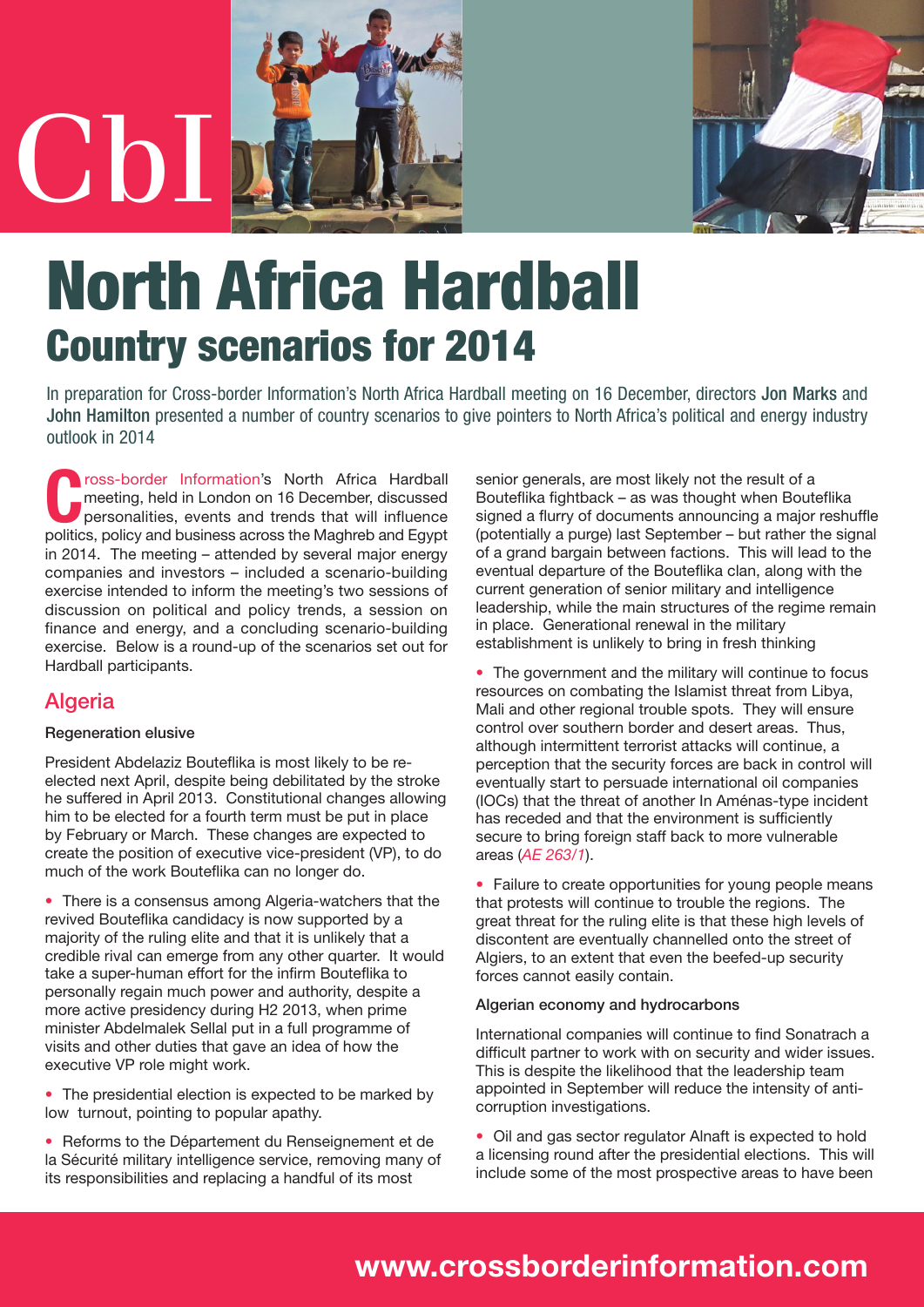

offered in recent times. However, the amended hydrocarbons law is still not sufficiently attractive.

• Sonatrach will drive forward its own exploration as production from existing gas reserves continues to decline. Algiers will remain keen on promoting its non-conventional potential, for which more flexible terms are promised, but overall it will stick to its existing policy, confident that it has enough gas to meet commitments. With the Gassi Touil integrated liquefied natural gas (LNG) scheme and Rhourde Nouss field coming on stream, Sonatrach prefers to emphasise the estimated 7bcm of new natural gas capacity it expects to have by end-2013 (supplying the new 4.7m t/yr capacity LNG train at Arzew), rather than countering criticism that it will be unable to meet export contracts and demands for much more gas for Sonelgaz's power plant developments later in the decade (*AE [266/13](http://archive.crossborderinformation.com/Article/Algeria+Petrofac%2fBonatti+awarded+%24650m+EPC+contract.aspx?date=20131126#full)*).

• Falling exports, combined with fluctuating world prices, may oblige the government to run budget deficits, although high levels of foreign reserves mean an old-style International Monetary Fund intervention is highly unlikely – although Algeria would benefit from more structural adjustment at all levels.

# **Egypt**

**Polarisation as military imposes civilian rule**

• With the army seeking to return to civilian rule without giving up control of the political arena, the Egyptian people will approve a draft constitution in a referendum in January, paving the way for presidential and parliamentary elections soon after. There is little chance that the revised constitution will provide a foundation for the polarised country's stabilisation.

It is still not certain that defence minister General Abdelfattah El Sisi will run for president – although he apparently foresaw such an outcome in a dream – but there is no chance that the Muslim Brotherhood will take part in the parliamentary contest. The Brotherhood is already half way towards being officially outlawed, and the fate of former president Mohammed Morsi and other leaders hangs by a thread, with military hardliners in control of policy and much of the judiciary.

• Sisi enjoys popularity among his supporters, and may be tempted to become the fourth Egyptian officer to give up his uniform for the presidency. However, he could yet adopt an 'Algerian model', under which the military (which the constitution has given the status of an autonomous branch of government) would control events behind a civilian political façade. Sisi is said to be far from being the most radical within the current military leadership (which owes its elevation to his adroit moves in leveraging the retirement of former military commander Field Marshal Mohamed Hussein Tantawi and others of his generation in early summer).

• The constitution will guarantee the judiciary's autonomy (but not its reform) and the Al-Azhar religious complex, but the overall political tone will be authoritarian, rather than democratic.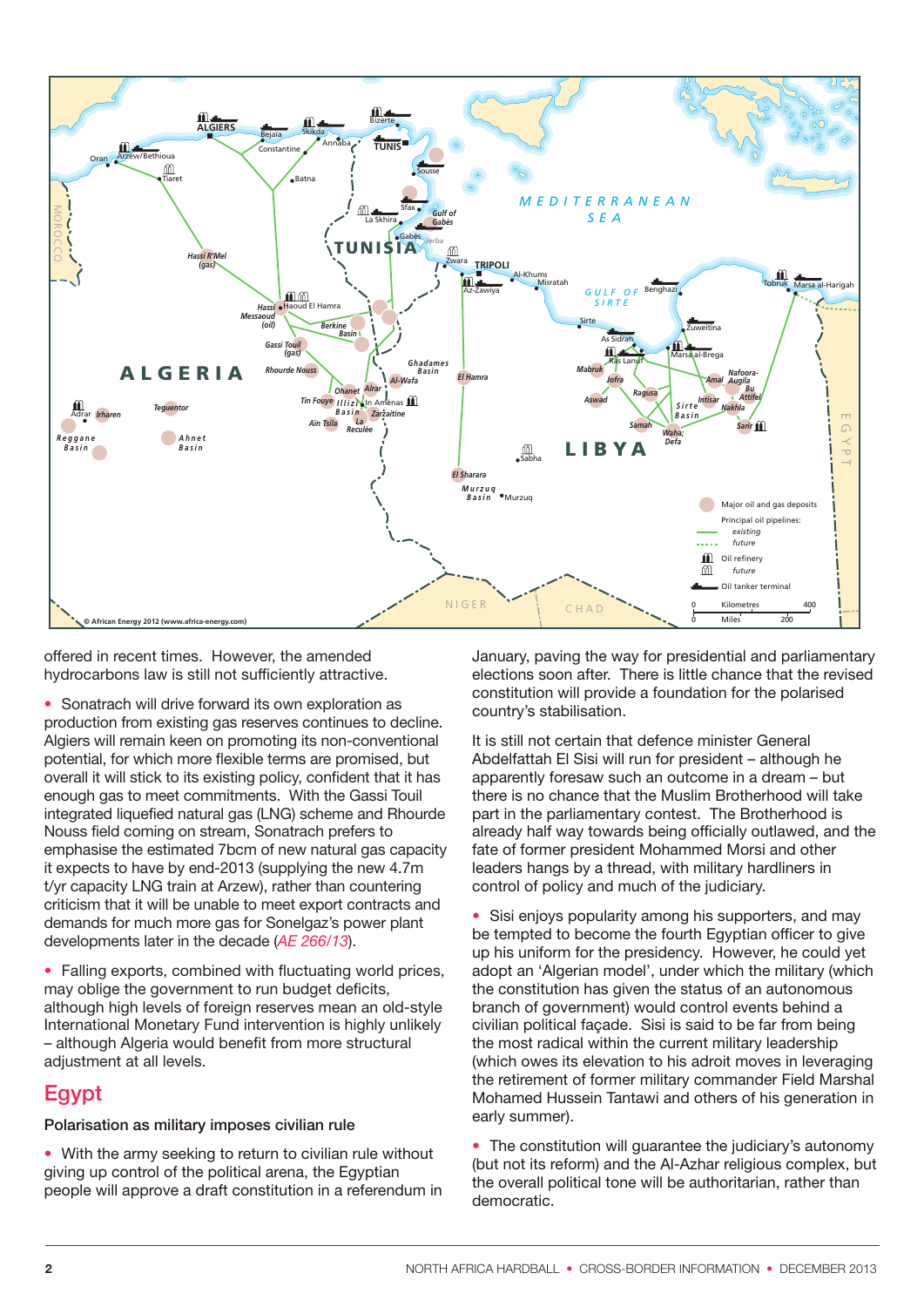• Sisi could overtly reoccupy the space vacated by former president Hosni Mubarak. As well as removing any vestigial pretence of genuine democratic reform, this would make him directly responsible for Egypt's performance in meeting popular aspirations to jobs, improved services and living standards, at a time when social and economic indicators are unfavourable. In this context, indirect rule may seem the best option for Egypt's current power-brokers.

• What remains of the Muslim Brotherhood leadership following the imprisonment of most senior cadres is unlikely to opt for co-operation. This would mean renouncing both its former leadership and its principles. This threatens another 'Algerian' scenario, by which Islamists opt for violent struggle against the regime, although they may choose to follow a 'Mubarak' scenario, under which the Brotherhood goes back underground. It is possible that different factions within the Islamist movement will take different courses. It is hard to view any of the outcomes positively.

#### **Egyptian economy and hydrocarbons**

With Sinai becoming increasingly violent and ungovernable, and negative newsflow abroad frightening off visitors, income from tourism is unlikely to increase in the foreseeable future. There is little chance of the next elected government embarking on serious reform of subsidies. So far, the national accounts have been supported by \$12bn in interest-free loans from Saudi Arabia, Abu Dhabi and Kuwait as a reward for removing the Brotherhood from power. However, this masks the unsustainability of Egypt's economic model – and there are signs that Gulf largesse is finite.

• To avoid power blackouts next summer, Egypt must strike a commercial LNG import or swap deal on the international market.

• For many oil and gas producers, new investments in the sector are unjustifiable while there is no credible plan for reducing arrears owed to them by Egyptian General Petroleum Corporation. Major players seem likely to stick in for now, looking to protect huge investments, but even their patience may be finite. The government has promised a formula for repaying arrears – in part, implicitly underwritten by funds from the Gulf – which, if followed, would do much to rebuild confidence.

## **Libya**

#### Politics and security

Libya faces a number of crucial milestones as it seeks to hold together the post-revolutionary state. Despite some hopes that a vote may be held to elect the 60-member Constitutional Commission before January, it is more likely that the transition process, which began in October 2011, will collapse. It is technically possible for the unpopular General National Congress (GNC) to extend its term beyond February; and prime minister Ali Zeidan may also hold on to power. But the consensus necessary to put new institutions in place does not exist. Libya therefore faces an extended period of instability.

• The national army's ability to fill the vacuum left by the withdrawal from Tripoli of the Misratah militias and other powerful armed groups is doubtful. None of the fighters who pulled out have given up weapons or submitted to justice those guilty of firing on unarmed protesters. Of the two regional militia power bases struggling for control of the capital, Zintan has more to lose than Misratah. Zintan has no commercial strength, while Misratah is well represented throughout the government, congress and administration, so will continue to exert influence.

• The Muslim Brotherhood and Justice and Construction Party have been severely damaged by their failure to remove Zeidan, either by a vote in the GNC or through a coup. Despite being unpopular outside their core base, they still command influence in current institutions.

• The self-appointed autonomous government of Cyrenaica will achieve very little, having no financial resources, and little popular support. It is highly unlikely ever to succeed in selling its own oil. Fighting and targeted assassinations are likely to continue in Benghazi, where neither Colonel Wanis Bukhamada's Saiqa (Thunderbolt) special forces brigade nor extreme Islamist Ansar Al-Sharia groups are likely to decisively gain the upper hand against the other.

#### **Libyan economy and hydrocarbons**

Libyan oil is unlikely to flood back onto the international market any time soon. The ongoing blockades of oil export terminals – particularly those in the east – are unlikely to be resolved soon (*AE [267/16](http://archive.crossborderinformation.com/Article/Oil+blockades+threaten+Libya%e2%80%99s+financial+security.aspx?date=20131206&#full)*). At best, one or two terminals will reopen in coming months. Lifters of crude have not yet agreed new term contracts for 2014 – and this will not happen until stability returns. It will not be possible to write the next budget without calling on foreign currency reserves.

• The impact of lost revenue, combined with the high level of corruption and lack of oversight of state spending, means the government probably does not know how much liquidity it possesses. The political impact of sudden cuts in government expenditure will be severe.

## **Morocco**

#### **Macro pressures on a functioning economy**

• Despite rumblings of popular discontent, no significant threats are likely to emerge to challenge the power and authority of King Mohammed VI ('M6'). Whether the monarch – and his entourage – will retain a distance from day-to-day political and economic management is a key question. In the longer term, M6's strategy of deflecting popular dissatisfaction from the ruling establishment onto governments led by opposition parties may not be sustainable. The popular touch and reputation for honesty of the moderate Islamist prime minister Abdelilah Benkirane will make it harder for the King to use him as a political shield if economic conditions deteriorate further.

• Some government departments, at least, are failing to deliver needed results, and the coalition has tended towards political drift. However, the economy's relatively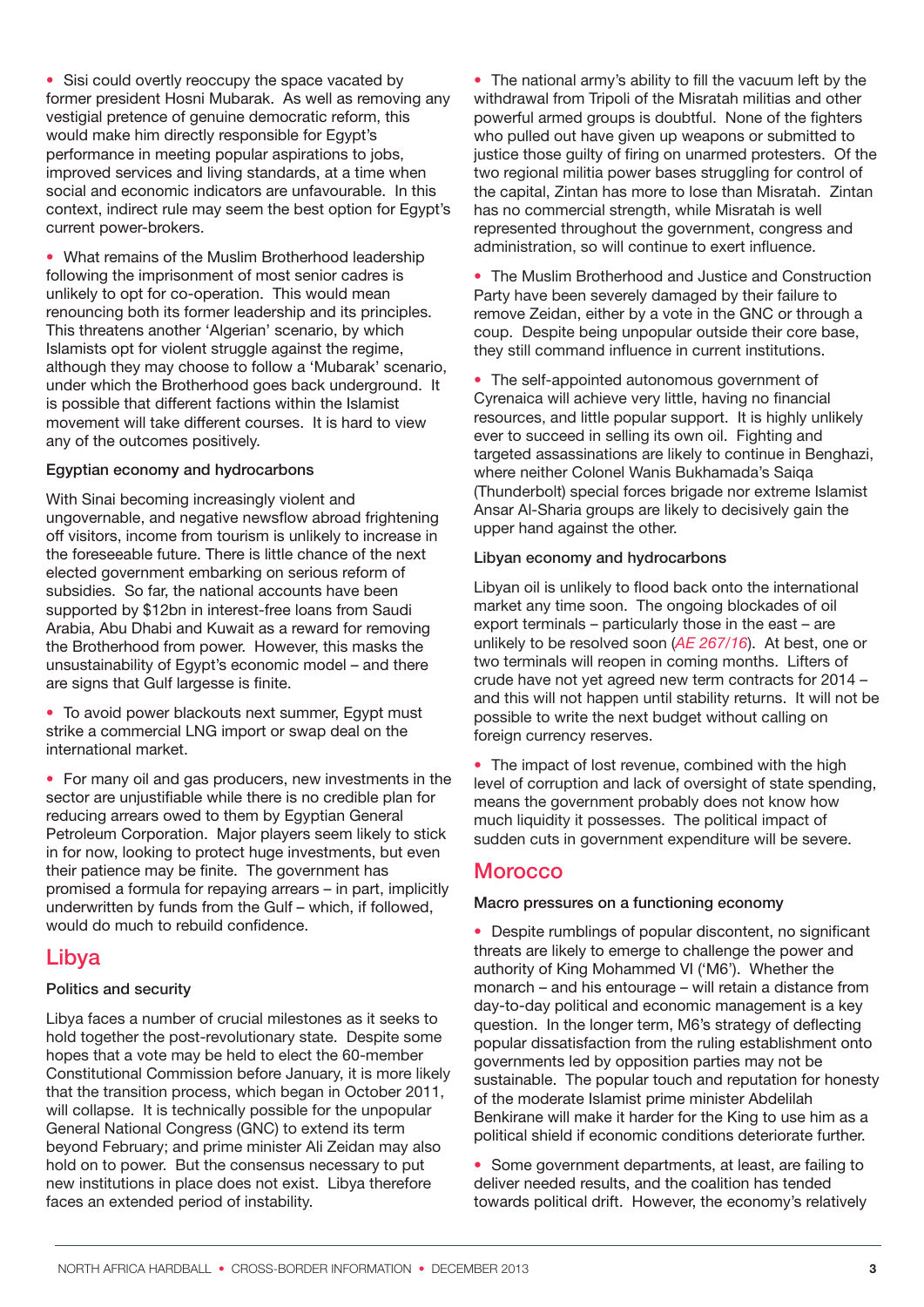

good performance and Benkirane's personal following will probably be enough to ensure that the Parti de la Justice et du Développement (PJD) is again the largest party after the expected 2015 general election.

The Mouvement de 20 Février youth protest movement that emerged in 2011 has not gone away, but it lacks real traction. Some hard-line opponents of Islamist politics may dream of replicating an Egyptian-style popular rejection of the Muslim Brotherhood-aligned PJD, but they have neither the popular support nor the organisational capability.

• The more radical, officially unrecognised, Islamist movement, represented by Al-Adl wal Ihsane (Justice and Spirituality) – whose historic leader Sheikh Abdessalam Yassine died in 2012 – has struggled to build support in competition with the PJD, particularly while the economy remains stable and a groundswell of popular support for the monarchy (to which the PJD subscribes) persists.

#### **Moroccan economy and energy**

Compared to the rest of the region, Morocco is doing well. A steady but unspectacular economic performance, supported by tourism and a healthy level of foreign investment will insulate the political system from negative shocks in the short/medium term. More reforms to the subsidy system may even be possible – which is essential, as fuel and (to a lesser extent) other subsidies threaten a budget crisis, forcing Morocco to take on more foreign debt. Morocco has raised dollar-denominated debt with ease, and should continue to do so even if margins get tighter.

• Energy diversification – especially wind and solar projects – will continue even if offshore oil and gas exploration is successful (*AE [247/23](http://archive.crossborderinformation.com/Article/Morocco+pushes+security+from+renewables+with+new+solar+tenders.aspx?date=20130131#full)*). Majors now see big potential in the Moroccan offshore; the drill bit will decide whether they are right (*AE [264/8](http://archive.crossborderinformation.com/Article/%ef%bb%bfBP+takes+Morocco+stake+as+drilling+set+to+test+potential+new+frontier%e2%80%a9.aspx?date=20131024#full)*).

#### **Resources battle in Western Sahara**

The offshore well planned by Kosmos Energy and partner Cairn Energy in a Moroccan-licensed block in the Western Sahara will test the consensus on non-exploitation of hydrocarbons that has prevailed for the last 40 years in the territory, whose sovereignty is claimed by Morocco

and the Algeria-backed Polisario Front liberation movement (*AE [265/1](http://archive.crossborderinformation.com/Article/%ef%bb%bfGeopolitical+questions+loom+on+the+Atlantic+Margin%2c+as+Kosmos+plans+to+drill+offshore+Western+Sahara.aspx?date=20131107#full)*, *[263/21](http://archive.crossborderinformation.com/Article/%ef%bb%bfWestern+Sahara+returns+to+prominence+but+lasting+solution+still+elusive.aspx?date=20131012#full)*).

• Central to arguments will be the legal opinion issued by UN general counsel Hans Corell in 2002, which stated that exploration and extraction of mineral resources in Western Sahara would be illegal "only if conducted in disregard of the needs and interests of the people of that territory" (*[AE](http://archive.crossborderinformation.com/Article/%ef%bb%bfKosmos+drilling+plan+stirs+hornets%e2%80%99+nest+in+Western+Sahara.aspx?date=20131122#full) [266/24](http://archive.crossborderinformation.com/Article/%ef%bb%bfKosmos+drilling+plan+stirs+hornets%e2%80%99+nest+in+Western+Sahara.aspx?date=20131122#full)*).

• Morocco's attempts to consolidate its sovereignty over Western Sahara could provoke a further deterioration of relations with Algeria, while also undermining the resolve of western governments to support the UN mandate. Given rising international interest in the region's security – with the fallout from the Sahel crises impacting on Maghreb affairs – a new initiative to finally resolve the dispute may emerge.

### **Tunisia**

#### **Politics and security**

• The negative trends that have undermined Tunisia's democratic transition over the past 12 months are likely to worsen, with more intense popular protests, and more incidents of Islamic terrorism and other factionalised political violence. Decision-making has been hampered by delays in the appointment of the technocratic 'national unity' administration, which would oversee a possible referendum on the constitution and/or presidential and parliamentary elections, while implementing more efficient policy and services delivery than has been apparent in the Islamist Ennahda-led government.

Progress was finally announced on 14 December, with the appointment of former industry minister Mehdi Jomaa as premier. A 51-year-old engineer from Mahdia, who headed Total's aerospace and defence division, Jomaa must select a government that analysts believe could be in place for up to a year. Any delays to this process will further undermine popular confidence and support. Nevertheless, Tunisia's traditionally moderate political culture may again enable the country to pull itself back from the brink of organisational chaos and political polarisation.

• A new constitution and elected government should finally be put in place during H1 2014. Meanwhile, few major strategic decisions will be made, or can be implemented.

• Radical Islamist groups are putting pressure on Ennahda, whose credibility among the electorate has suffered even if it retains a core body of followers. Its established support network and historic credibility, especially in poorer areas and the provinces, should help it remain the biggest party in parliamentary elections.

• Former supporters of Zine El Abidine Ben Ali's Rassemblement Constitutionnel Démocratique (RCD) machine have been regrouping – many within the Nidaa Tounes (Call of Tunisia) movement, which has emerged as Ennahda's biggest political rival.

• Organised labour, represented by the Union Générale